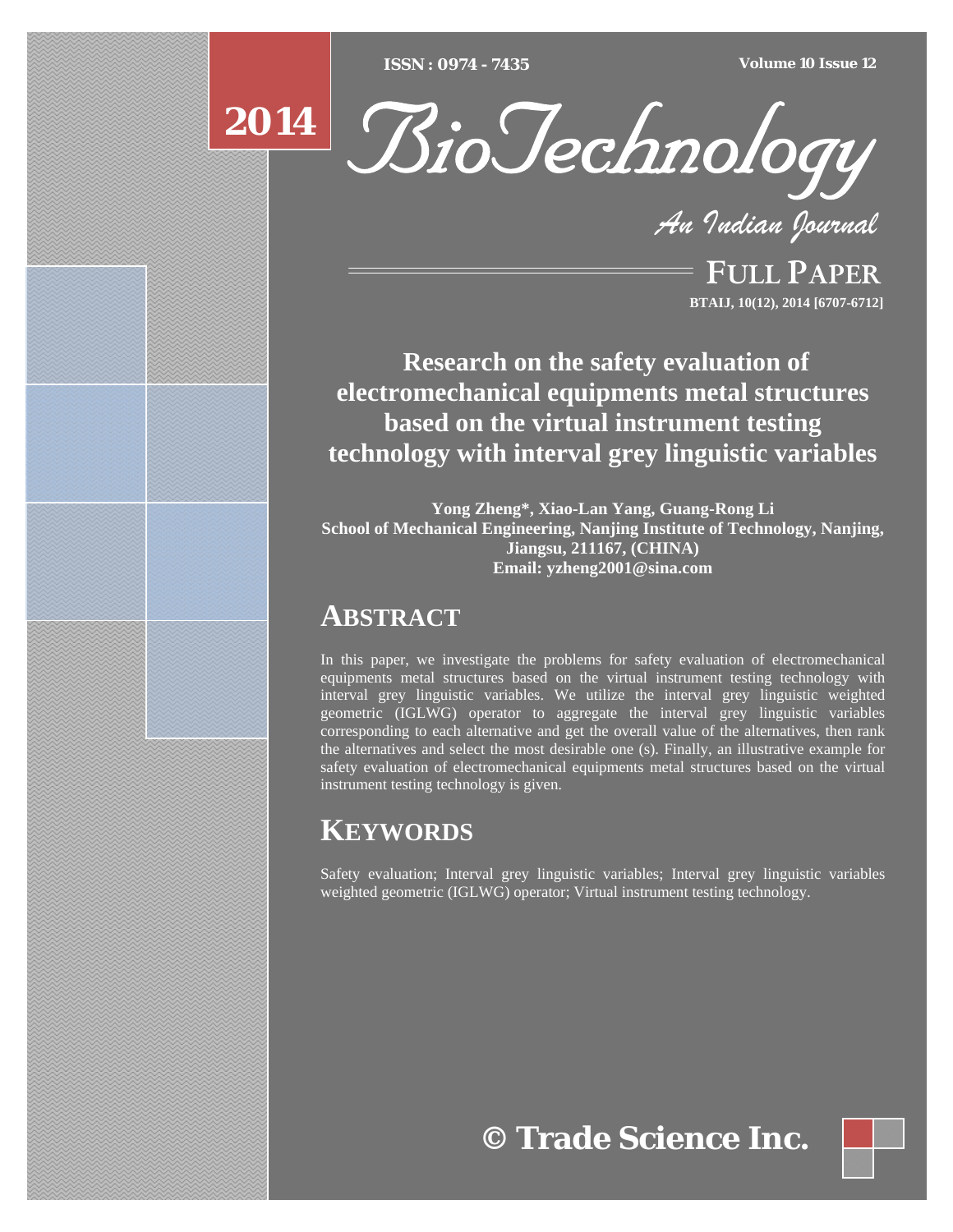#### **INTRODUCTION**

 Virtual Instrument (VI) is a new concept which has been advanced by American National Instrument (NI) corporation firstly in the middle of eighth decade. The system of virtual instrument is a great breakthrough to traditional instrument, and which is the production of combination of computer and instrument system technology. In the system of VI, the computer's outer devices is usually used to provide a platform to the input & output of signal, computer is used to solve the problem of the signal real-time disposal and analysis, which is the key point of the whole instrument**[1-3]**. The advancement of the concept of Virtual Instrument brings the test technology into a new developing time. VI and basic system character test technology is regarded as the task's directional idea. With the development of science and technology, the requirement on measurement technology is getting more and more important. The application of electronic measurement technology has extended to more fields than before**[4-5]**. Due to limited functions and big size, traditional electronic measuring equipments are no longer suitable to common purposes. The rapid development of integrated circuit and computer technology gives birth to a new kind of instrument, Virtual Instrument  $(VI)^{[6-7]}$ . As a result, the testing cost increases by a wide margin. In recently years, a new measure technology that combines the technology of electron, technology of computer, technology of network, is developed and this new technology is named VI. Especially various measuring instruments based on computer, they are more widely used because of their excellence such as: lower cost, easily used, etc<sup>[8-9]</sup>. It is based on PC platform, which make it convenient to use the software and hardware resources of PC and get the ability of data processing flexible**[10]**. With VI, a measure system can be easily built for different requirements. Actually, virtual instrument is an automatic measuring and testing instrumentation system based on computer. As the integration of computer technology and modern instrument technology, virtual instrument makes the revolutionary breakthrough in the measuring theory and technique of the conventional instrument. Virtual digital oscilloscope system includes signal acquisition, signal processing and output display. The signal acquisition is completed by hardware, the other are realized by software<sup>[11]</sup>. Virtual digital oscilloscope we designed consist data acquisition, wave display, frequency spectrum and wave storage modules. It has some merits which common oscilloscope doesn't have, such as saving wave as permanence data, sing data at any moment, real-time display and print wave, cost low, extending functions based on requirement of application. LabVIEW is the innovate software of National Instruments Corps. of America. It is also the most widely used, the most quickly developing and the strongest function graph software. It has short development period and fast run-rate. So LabVIEW is the best way of design virtual digital oscilloscope**[12-13]**.

 The problems for safety evaluation of electromechanical equipments metal structures based on the virtual instrument testing technology with interval grey linguistic variables are the multiple attribute decision making problems<sup>[14-18]</sup>. The aim of this paper is to investigate the problems for safety evaluation of electromechanical equipments metal structures based on the virtual instrument testing technology with interval grey linguistic variables. In this paper, we investigate the problems for safety evaluation of electromechanical equipments metal structures based on the virtual instrument testing technology with interval grey linguistic variables. We utilize the interval grey linguistic weighted geometric (IGLWG) operator<sup>[19]</sup> to aggregate the interval grey linguistic variables corresponding to each alternative and get the overall value of the alternatives, then rank the alternatives and select the most desirable one (s). Finally, an illustrative example for safety evaluation of electromechanical equipments metal structures based on the virtual instrument testing technology is given.

### **RESEARCH ON THE SAFETY EVALUATION OF ELECTROMECHANICAL EQUIPMENTS METAL STRUCTURES BASED ON THE VIRTUAL INSTRUMENT TESTING TECHNOLOGY WITH INTERVAL GREY LINGUISTIC VARIABLES**

 Electromechanical equipments, a fundamental factor of industry, is very important to make the operation of factories normal. At every stage of maintenance, electromechanical equipments must be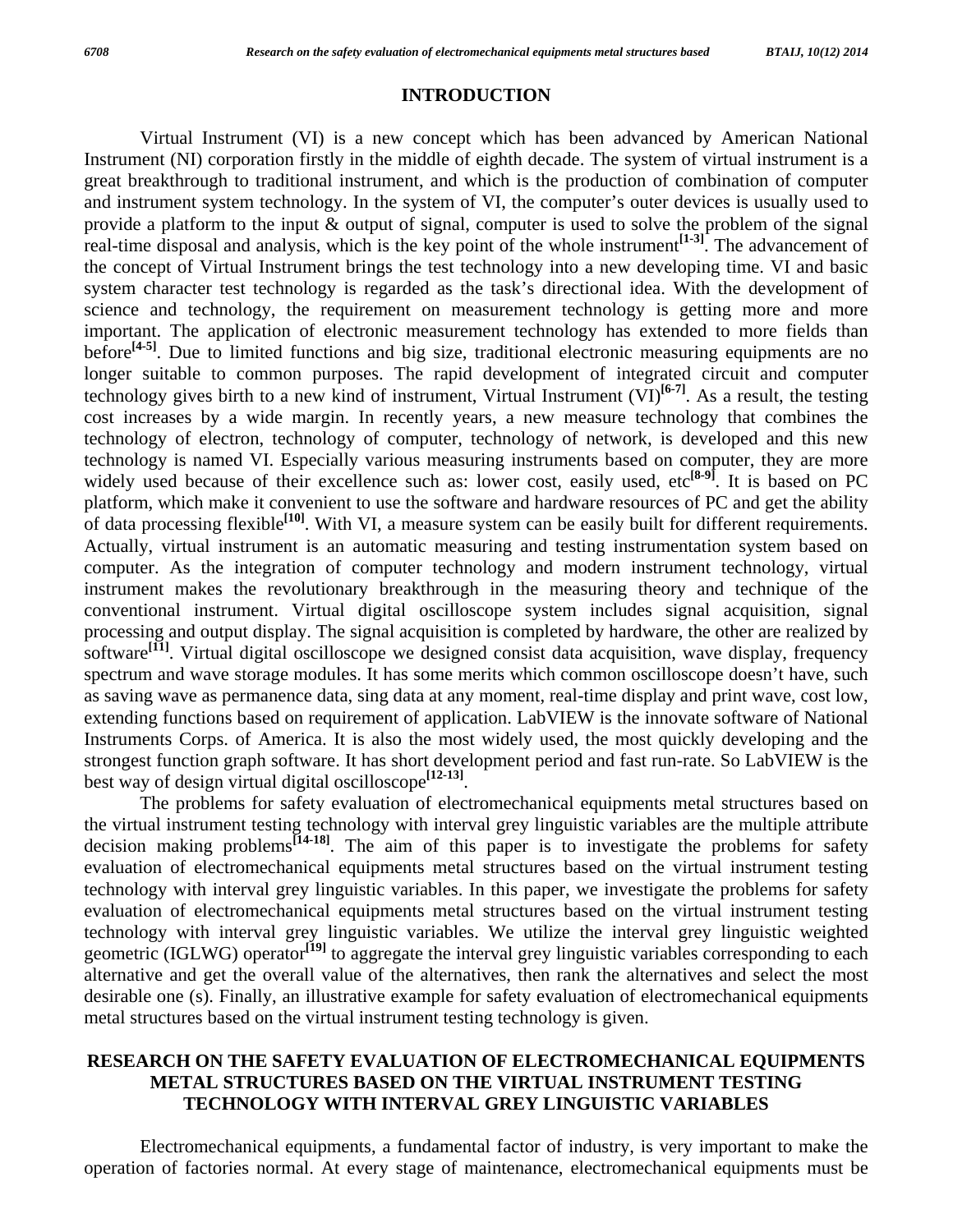tested from various aspects in order to get the physical parameters. There are lots of defects of the electromechanical equipments testing system based on the traditional development platform, such as a long development cycle, a low degree of automation, compatibility and scalability, and a high cost. So, it is very necessary to build the electromechanical equipments testing system which is convenient, effective, compatible and friendly. LabVIEW, a virtual instrument software, which is powerful, low-cost and flexible, is developed by National Instruments Co. Ltd. for complex automated test and control. LabVIEW has unique advantages in the field of electromechanical equipments testing. The following assumptions or notations are used to represent the MADM problems for safety evaluation of electromechanical equipments metal structures based on the virtual instrument testing technology with interval grey linguistic variables. Supposed that  $\tilde{A}_{\alpha_i}(x_j) = (s_{\alpha_i}, [g_{ij}^L, g_{ij}^U])$  $\tilde{A}_{\alpha_i}(x_i) = (s_{\alpha_i}, [g_i^L, g_i^U])$  be the attribute value in the

attribute set  $x_j$  with respect to the alternative  $a_i$  which given by experts and  $R = \left(\frac{\tilde{A}}{\otimes a_i}(x_j)\right)_{m \times n}$  $=\left(\frac{\tilde{A}}{\otimes a_i}\left(x_i\right)\right)_{m \times n}$  be the decision making matrix.,  $i = 1, 2, \dots, m$ ,  $j = 1, 2, \dots, n$ .

 In the following, we apply the IGLWG operator for safety evaluation of electromechanical equipments metal structures based on the virtual instrument testing technology with interval grey linguistic variables.

Step 1. Utilize the decision information given in the interval grey linguistic decision matrix  $\tilde{R}$ , and the IGLWG operator

$$
z_i = IGLWG\left(\underset{\beta}{\tilde{A}}_{\alpha_i}(x_1), \underset{\beta}{\tilde{A}}_{\alpha_i}(x_2), \cdots, \underset{\beta}{\tilde{A}}_{\alpha_i}(x_n)\right)
$$
  
= 
$$
\prod_{j=1}^n \left(\underset{\beta}{\tilde{A}}(x_j)\right)^{\omega_j}
$$
  
= 
$$
\left(s_{\underset{j=1}{\prod_{j=1}^n}(\alpha_j)^{\omega_j}}, \left[\left(1-\prod_{j=1}^n\left(1-g_j^L\right)\right), \left(1-\prod_{j=1}^n\left(1-g_j^U\right)\right)\right]\right), i=1,2,\cdots,m
$$

to derive the overall interval grey linguistic variables  $\tilde{r}_i$  of the alternative  $A_i$ , where  $\omega = (\omega_1, \omega_2, \cdots, \omega_n)$  is the weighting vector of the IGLWG operator, with  $\omega_j \in [0,1]$ ,  $\sum_{j=1}^{\infty} \omega_j = 1$ *n j j* ω  $\sum_{j=1}^{\infty} \omega_j = 1.$ 

 Step 2. We rank the above the interval grey linguistic variables by using the method presented in Section 2. The ranking of the alternatives can be gained and the best one can be find out.

Step 3. End.

#### **NUMERICAL EXAMPLE**

 The core idea of Virtual Instrument (shortened from VI) technology was making use of the powerful computer resources to convert hardware technique to software technique in order to furthest reduce the cost of system and improve system functions and system flexibility. The VI technology is spurring the testing technique growth on with nonreversible force. Therefore the advanced open system architecture and VI technology are introduced into the design of the testing systems, It has theory and practice value that study the open integrated testing system with open architecture modularized instruments and plug and play characteristics. The existed papers analyses the latest studying of open architecture and Virtual Instruments in testing system in the world firstly, for problems that the update of testing systems and the expansion of functions were much limited by centralized architecture, the paper studies open system architecture and VI technology deeply, accomplishes the design of the open integrated testing system based on VXIbus Instruments. This section presents a numerical example for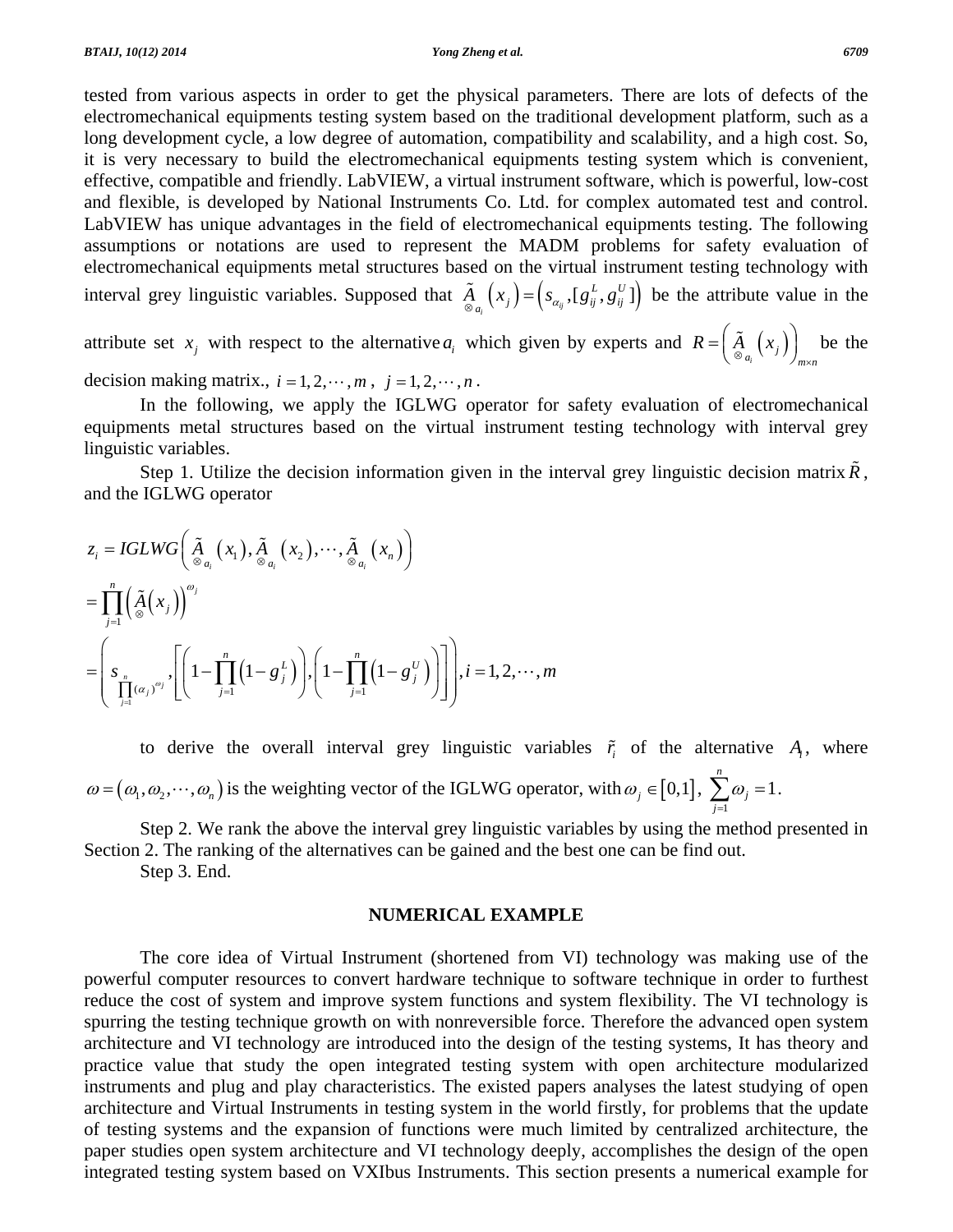safety evaluation of electromechanical equipments metal structures based on the virtual instrument testing technology to illustrate the method proposed in this paper. Suppose a company plans to evaluate the safety of electromechanical equipments metal structures based on the virtual instrument testing technology. There is a panel with three possible electromechanical equipments  $A_i$   $(i = 1, 2, 3, 4, 5)$  to evaluate. The team of experts must take a decision according to the following five attributes:  $\mathbb{O}G_1$  is the metal bearing capacity;  $(2)G_2$  is the crack of the metal;  $(3)G_3$  is the dynamic stress test of metal;  $(4)G_4$  is the static stress test of the metal;  $\odot$ G<sub>5</sub> is the toughness of the metal. The three electromechanical equipments  $A_i$  ( $i = 1, 2, 3$ ) are to be evaluated using the interval grey linguistic variables by the decision maker under the above five attributes whose weighting vector  $\omega = (0.20, 0.15, 0.20, 0.30, 0.15)^T$ , as listed in the following matrix which is shown in TABLE 1.

| <b>Electromechanical equipments</b> | A                   | $A_{\mathcal{D}}$   | $A_{2}$             |
|-------------------------------------|---------------------|---------------------|---------------------|
| $G_1$                               | $(s_4, [0.5, 0.6])$ | $(s_5, [0.6, 0.7])$ | $(s_5, [0.3, 0.4])$ |
| $G_2$                               | $(s_3, [0.2, 0.4])$ | $(s_3, [0.3, 0.4])$ | $(s_3, [0.4, 0.5])$ |
| $G_3$                               | $(s_3, [0.4, 0.5])$ | $(s_4, [0.1, 0.2])$ | $(s_2, [0.3, 0.4])$ |
| $G_4$                               | $(s_2, [0.3, 0.5])$ | $(s_2, [0.4, 0.5])$ | $(s_5, [0.5, 0.6])$ |
| $G_5$                               | $(s_2, [0.3, 0.6])$ | $(s_4, [0.3, 0.4])$ | $(s_4, [0.5, 0.6])$ |

**TABLE 1: Decision matrix** 

 Then, we utilize the approach developed to evaluate the safety of electromechanical equipments metal structures based on the virtual instrument testing technology with interval grey linguistic variables.

Step 1. Utilize the decision information given in the interval grey linguistic decision matrix  $R$ , and the IGLWG operator to derive the overall values  $\tilde{r}$  of the electromechanical equipments  $A_i$ 

$$
z_1 = (s_{2.8}, [0.3, 0.5]); z_2 = (s_{3.8}, [0.4, 0.5]5); z_3 = (s_{4.7}, [0.2, 0.3])
$$

 Step 2. We rank all the electromechanical equipments in accordance with the interval grey linguistic variables

$$
Q(z_1) = s_{2.67}, Q(z_2) = s_{5.34}, Q(z_3) = s_{4.48}
$$

Step 3. The ranking of the electromechanical equipments can be gained:  $A_2 \succ A_3 \succ A_1$ ,  $A_2$  is the best electromechanical equipment.

#### **CONCLUSION**

 Virtual Instrument (VI) is a new concept which has been advanced by American National Instrument (NI) corporation firstly in the middle of eighth decade. The system of virtual instrument is a great breakthrough to traditional instrument, and which is the production of combination of computer and instrument system technology. In the system of VI, the computer's outer devices is usually used to provide a platform to the input & output of signal, computer is used to solve the problem of the signal real-time disposal and analysis, which is the key point of the whole instrument. Combining the successful applications in AI, other authors studied and designed a system for evaluating the safety of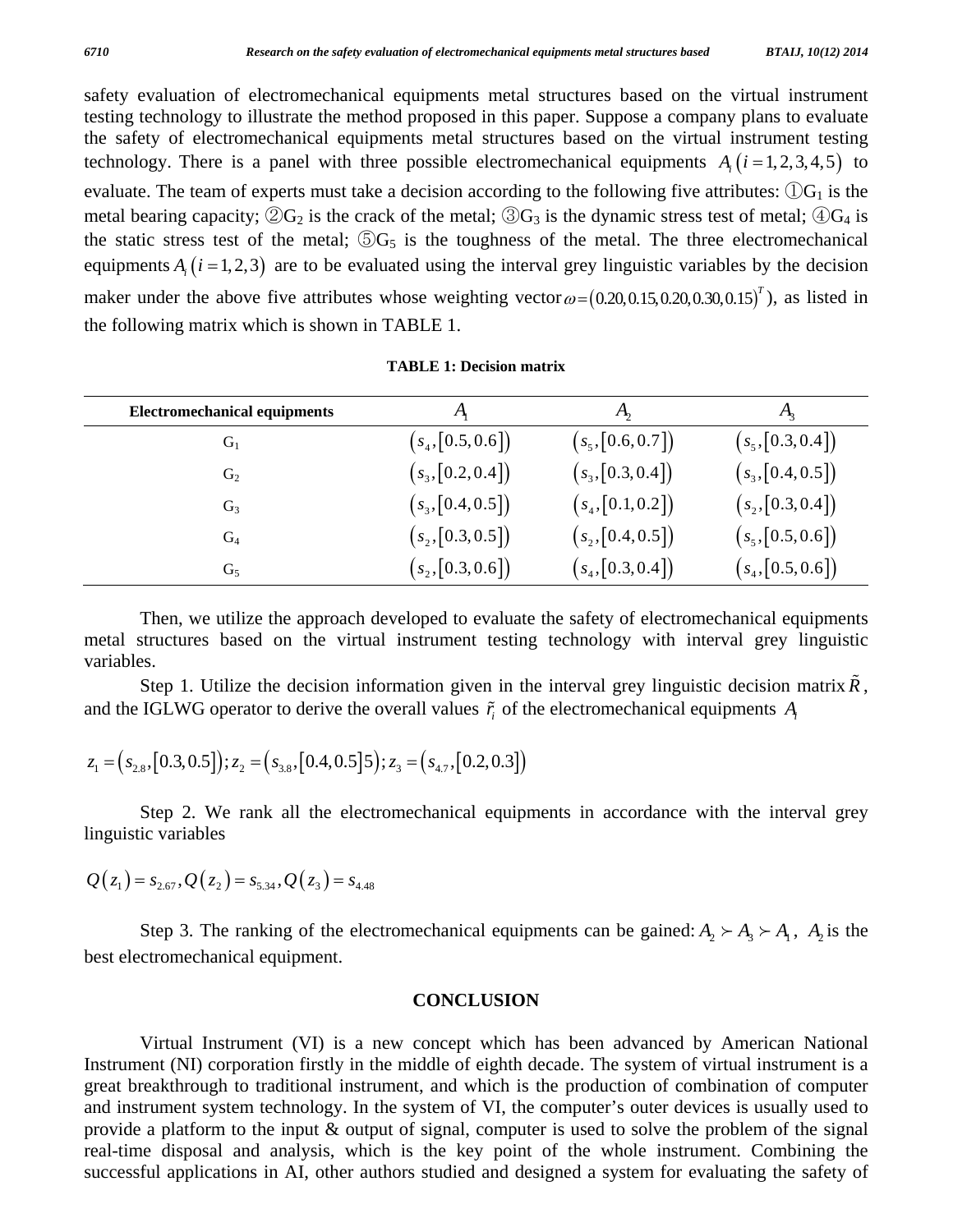hydraulic metal structures, whose goal is to compute the reliability of electromechanical equipments metal structures. By analyzing the accidents, other authors proposed a multi-levels, multi-goals architecture for evaluating the safety of hydraulic metal structures. Applying the techniques of AI, we design and make up a framework for evaluating the safety of hydraulic metal structures. In terms of the production systems, other authors represented the domain knowledge by ranking rules, constraint rules and suggestion rules. Method base is another important component of our system. Further, they discussed the module of inference. Based on the theory of relational database and designed and presented the conceptual and logical views of the database of our system. In this paper, we investigate the problems for safety evaluation of electromechanical equipments metal structures based on the virtual instrument testing technology with interval grey linguistic variables. We utilize the interval grey linguistic weighted geometric (IGLWG) operator to aggregate the interval grey linguistic variables corresponding to each alternative and get the overall value of the alternatives, then rank the alternatives

and select the most desirable one (s). Finally, an illustrative example for safety evaluation of electromechanical equipments metal structures based on the virtual instrument testing technology is given.

#### **ACKNOWLEDGMENT**

 The work was supported by the National Natural Science Foundation of China under Grant No. 51375221.

#### **CONFLICT OF INTERESTS**

The authors declare that there is no conflict of interests regarding the publication of this article.

#### **REFERENCES**

- **[1]** Wen Xinling, Guo Rongxing; Design of Electronic Power Network Frequency Measurement System Based on LabVIEW Virtual Panel, Energy Procedia, Part A, **17**, 456-461 **(2012)**.
- **[2]** Bo Ning, Xiang-xin Cheng, Shuo Wu; Research on centrifugal pump monitoring system based on virtualization technology, Procedia Engineering, **15**, 1077-1081 **(2011)**.
- **[3]** Ping Gong, Wei Zhou; Design and Implementation of Multifunctional Virtual Oscilloscope Using USB Data-Acquisition Card, Procedia Engineering, **29**, 3245-3249 **(2012)**.
- **[4]** Simone Schnall, Craig Hedge, Ruth Weaver; The Immersive Virtual Environment of the digital fulldome: Considerations of relevant psychological processes, International Journal of Human-Computer Studies, **70(8)**, 561-575 **(2012)**.
- **[5]** Francisco Liébana-Cabanillas, Juan Sánchez-Fernández, Francisco Muñoz-Leiva; The moderating effect of experience in the adoption of mobile payment tools in Virtual Social Networks: The m-Payment Acceptance Model in Virtual Social Networks (MPAM-VSN), International Journal of Information Management, **34(2)**, 151-166 **(2014)**.
- **[6]** Ling Zhao, Yaobin Lu, Bin Wang, Patrick Y.K. Chau, Long Zhang, Cultivating the sense of belonging and motivating user participation in virtual communities: A social capital perspective, International Journal of Information Management, **32(6)**, 574-588 **(2012)**.
- **[7]** Tanya J.McGill, Jane E.Klobas; A task–technology fit view of learning management system impact, Computers & Education, **52(2)**, 496-508 **(2009)**.
- **[8]** Brian C.Nelson, Younsu Kim, Cecile Foshee, Kent Slack; Visual signaling in virtual world-based assessments: The SAVE Science project, Information Sciences, **264**, 32-40 20 April **(2014)**.
- **[9]** Haitham Alali, Juhana Salim; Virtual Communities of Practice Success Model to Support Knowledge Sharing behaviour in Healthcare Sector, Procedia Technology, **11**, 176-183 **(2013)**.
- **[10]** Charles T.Lohrke, Herman Dolezal, Sherri L.Reynolds; Analytical laboratory: world class distinction with world-wide connection; from managing instrumentation to managing knowledge, Laboratory Automation & Information Management, **34(1)**, 41-49 October **(1999)**.
- **[11]** Ann Wilkinson, Julia Roberts, Alison E.While; Construction of an instrument to measure student